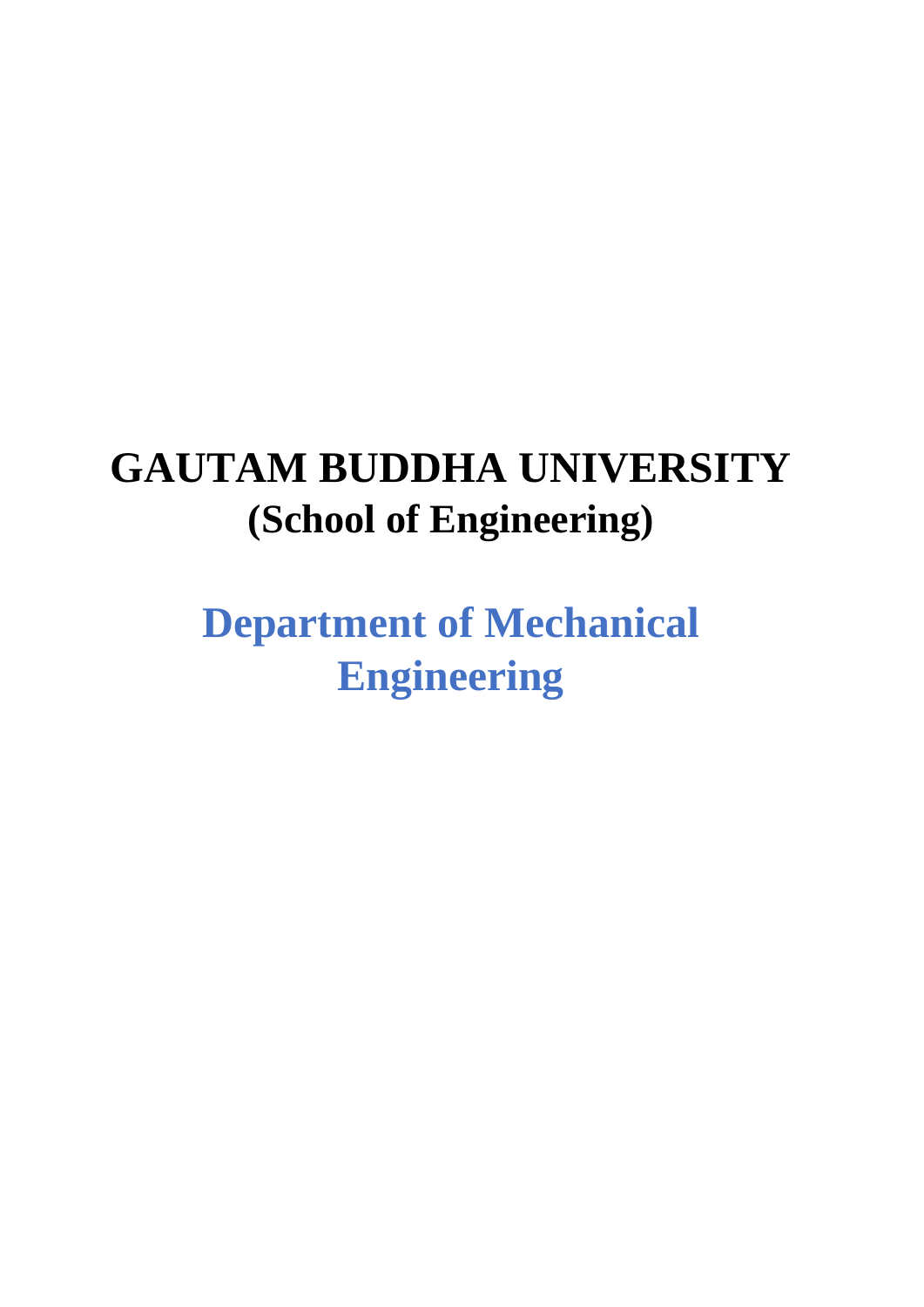## **Introduction**

- Welcome to the Department of Mechanical Engineering at Gautam Buddha University, Greater Noida, U.P. We started our journey in the year of 2010. Over the last one decade, we have grown our expertise and competence in the core Mechanical Engineering curriculum and research. Mechanical Engineering Department established with an intake of 60 students in Integrated B.Tech.+M.Tech./MBA Programme with the goal to give quality education and to create a putation of being the best Mechanical Engineering Department in the state.
- M.Tech. invarious specializations were initiated in the subsequent years:
- $\triangleright$  Industrial Engineering(2012)
- $\triangleright$  Thermal (2014)
- $\triangleright$  Design (2014)
- $\triangleright$  Manufacturing (2015)
- Ph.D. Programme has enriched the research perspective of the department.
- The department is committed to the adaptation of recent development in science and technology to meet the requirements of the present industrial scenario. The course contents are updated periodically for introducing new technological and scientific developments. The faculty and staff in the Mechanical Engineering Department are well qualified, experienced and are devoted to quality education.

### **PROGRAMMES OFFERED**

- B.Tech. in Mechanical Engineering
- 02 Years M.Tech. programme with following specializations:
	- $\triangleright$  Design Engineering
	- $\triangleright$  Thermal Engineering
	- $\triangleright$  Manufacturing Engineering
- Ph.D. in Mechanical Engineering (Full time & Working Professionals)
	- $\triangleright$  Design Engineering
	- $\triangleright$  Thermal Engineering
	- $\triangleright$  Manufacturing Engineering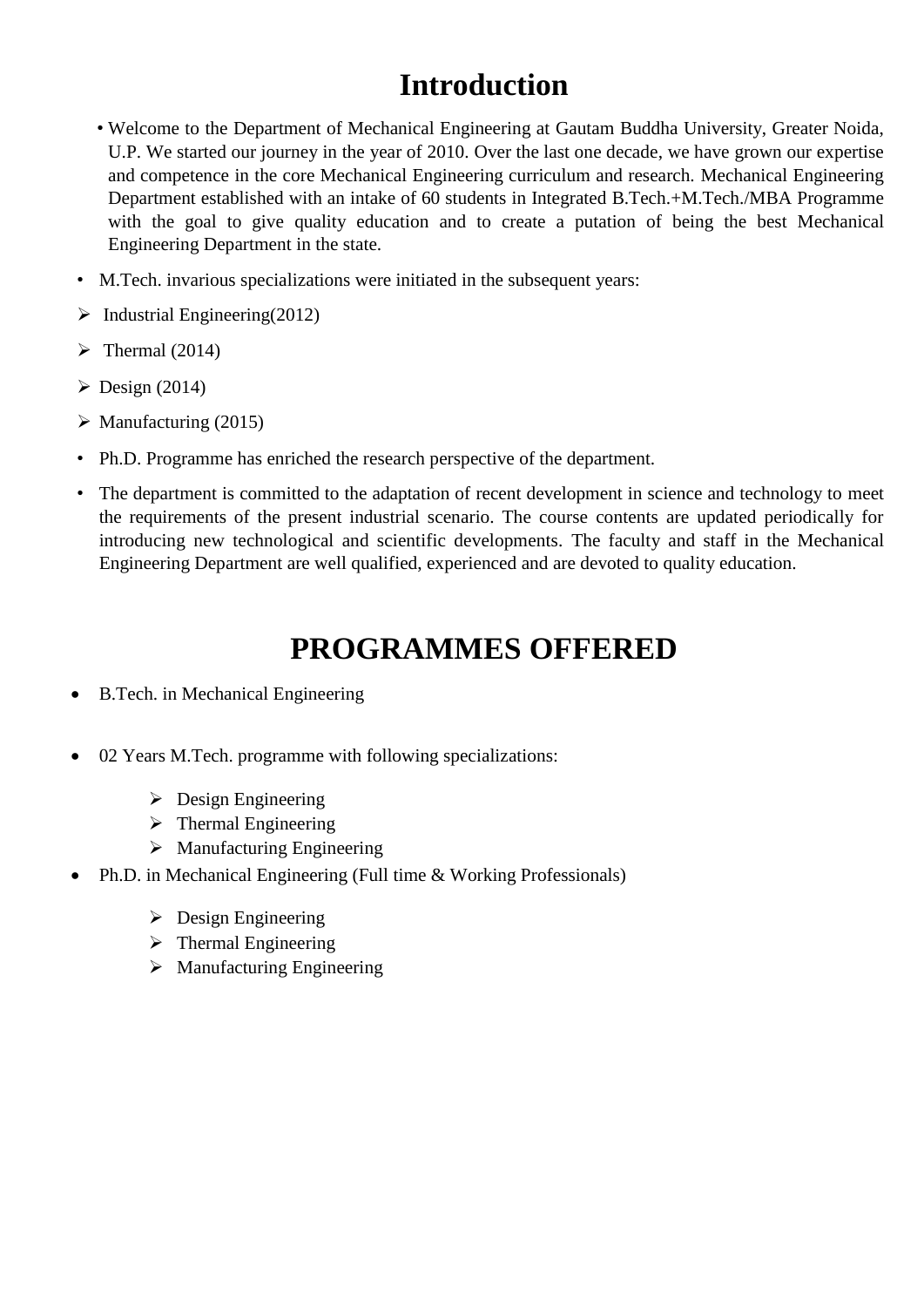# **Vision and Mission of Mechanical Department**